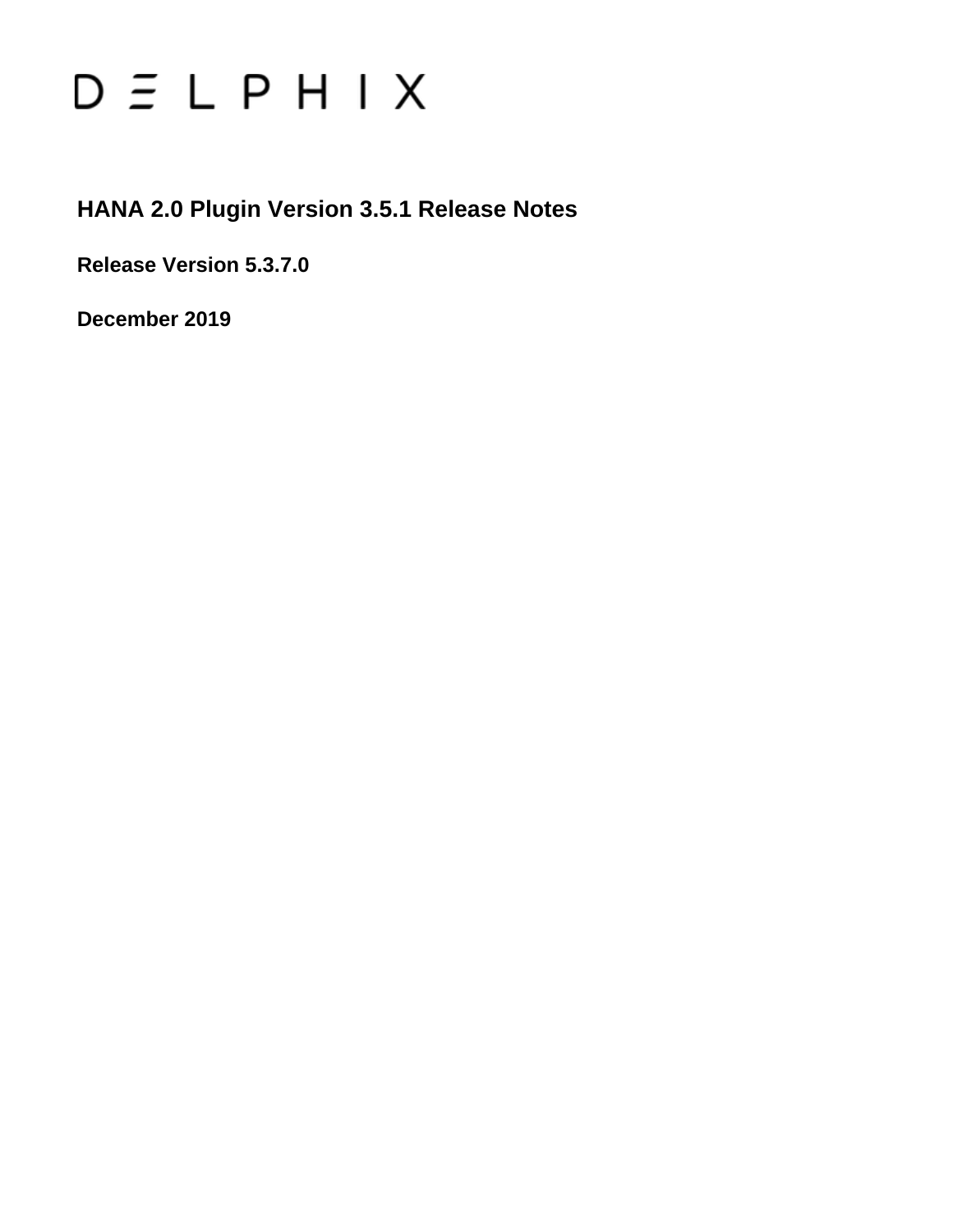HANA 2.0 Plugin Version 3.5.1 Release Notes You can find the most up-to-date technical documentation at: **[docs.delphix.com](http://docs.delphix.com)** The Delphix Web site also provides the latest product updates. If you have comments about this documentation, submit your feedback to: infodev@delphix.com

© 2019 Delphix Corp. All rights reserved.

Delphix and the Delphix logo and design are registered trademarks or trademarks of Delphix Corp. in the United States and/or other jurisdictions.

All other marks and names mentioned herein may be trademarks of their respective companies.

Delphix Corp. 1400 Seaport Blvd, Suite 200 Redwood City, CA 94063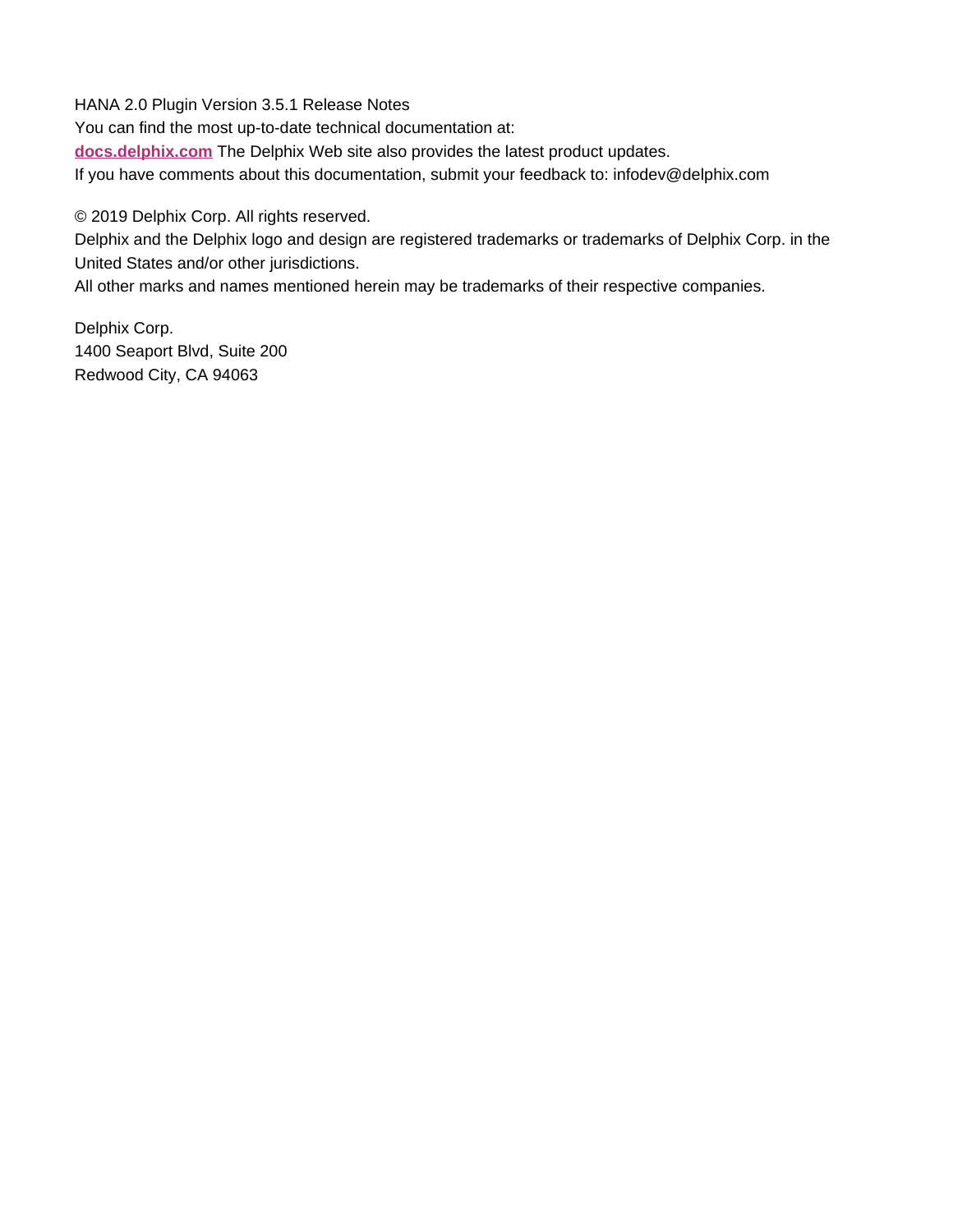## **HANA 2.0 Plugin Version 3.5.1 Release Notes**

This is the release of the Deferred recovery plugin version 3.5.1.

## **New Features**

No new features have been included in this release.

# **Plugin Installation**

Plugins to support HANA virtualization are not automatically included in the Virtualization Engine deployment and are installed by Delphix Professional Services or Technical Support. A Support case can be opened requesting installation by following this **[link](http://support-tickets.delphix.com/)**.

# **Migration and Compatibility**

#### **Supported DBMS Versions**

- HANA Standard and Enterprise Edition 2.0 SP03
- HANA Standard and Enterprise Edition 2.0 SP04

#### **Supported Operating Systems**

- Red Hat Enterprise Linux (RHEL)
- S.u.S.E Linux

## **Red Hat Enterprise Linux (RHEL)**

| <b>Supported DBMS</b><br><b>Version</b> |                                       | HANA 2.0 SPS 03 (Standard and<br><b>Enterprise Editions)</b> | HANA 2.0 SPS 04 (Standard and<br><b>Enterprise Editions)</b> |  |
|-----------------------------------------|---------------------------------------|--------------------------------------------------------------|--------------------------------------------------------------|--|
|                                         | <b>Supported OS</b><br><b>Version</b> |                                                              |                                                              |  |
|                                         | <b>RHEL 7.3</b>                       | Supported                                                    | Supported                                                    |  |
|                                         | RHEL 7.4                              | Supported                                                    | Supported                                                    |  |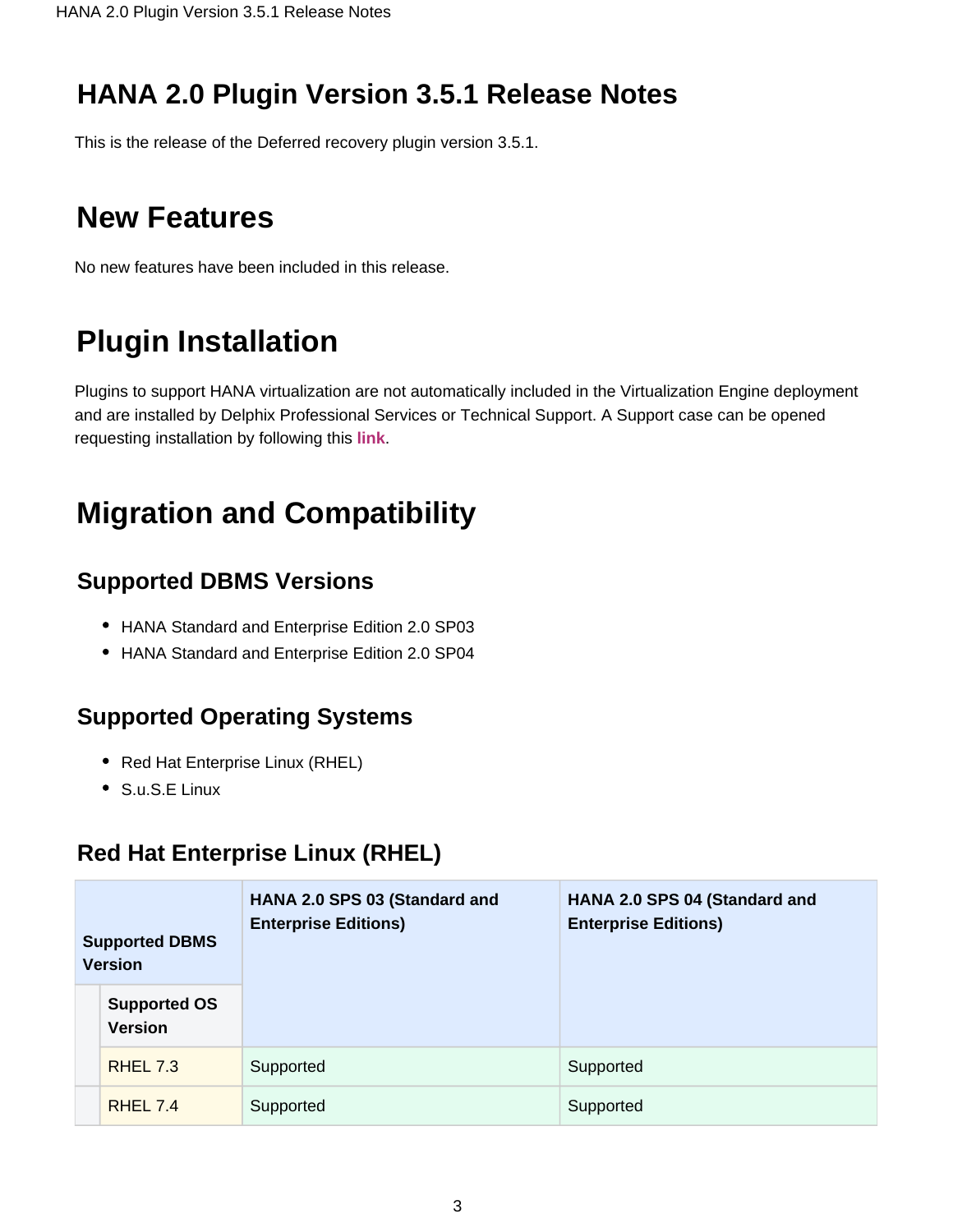#### **SUSE Linux**

| <b>Supported DBMS</b><br><b>Version</b> |                                       | HANA 2.0 SPS 03 (Standard and<br><b>Enterprise Editions)</b> | HANA 2.0 SPS 04 (Standard and<br><b>Enterprise Editions)</b> |
|-----------------------------------------|---------------------------------------|--------------------------------------------------------------|--------------------------------------------------------------|
|                                         | <b>Supported OS</b><br><b>Version</b> |                                                              |                                                              |
|                                         | SUSE 12 SP3                           | Supported                                                    | Supported                                                    |

## **Plugin/Delphix Engine Compatibility**

The plugin should be installed on compatible Delphix Engines per the table below:

| <b>Delphix Engine</b> | <b>HANA 3.4.5 HANA 3.5.0</b> |     | <b>HANA 3.5.1</b> |
|-----------------------|------------------------------|-----|-------------------|
| 5.3.4.x               | Yes                          | Yes | Yes               |
| 5.3.5.x               | Yes                          | Yes | Yes               |
| 5.3.6.x               | Yes                          | Yes | Yes               |
| 5.3.7.x               | Yes                          | Yes | Yes               |

#### **Unsupported Versions and Features**

- The HANA 2.0 Plugin does not support multiple HANA installations on the same host.
- Multiple duplicate services are not supported in this release.
- Point in Time recovery of the HANA database is not possible.
- HANA 1.0 MDC and SDC configurations are not supported.
- Parallel or concurrent VDB creation against a single target host is not supported.
- Third-party backup tools and Backint are not supported.
- Scale-out source and target environments are not supported.
- V2P is not supported with this release.
- Self-Service (Jetstream) is not supported with this release.

#### **Plugin Upgrade Path**

|       | Your Version   Recommended upgrade path to 3.5.1 |
|-------|--------------------------------------------------|
| 3.4.5 | Upgrade directly to the version 3.5.1            |